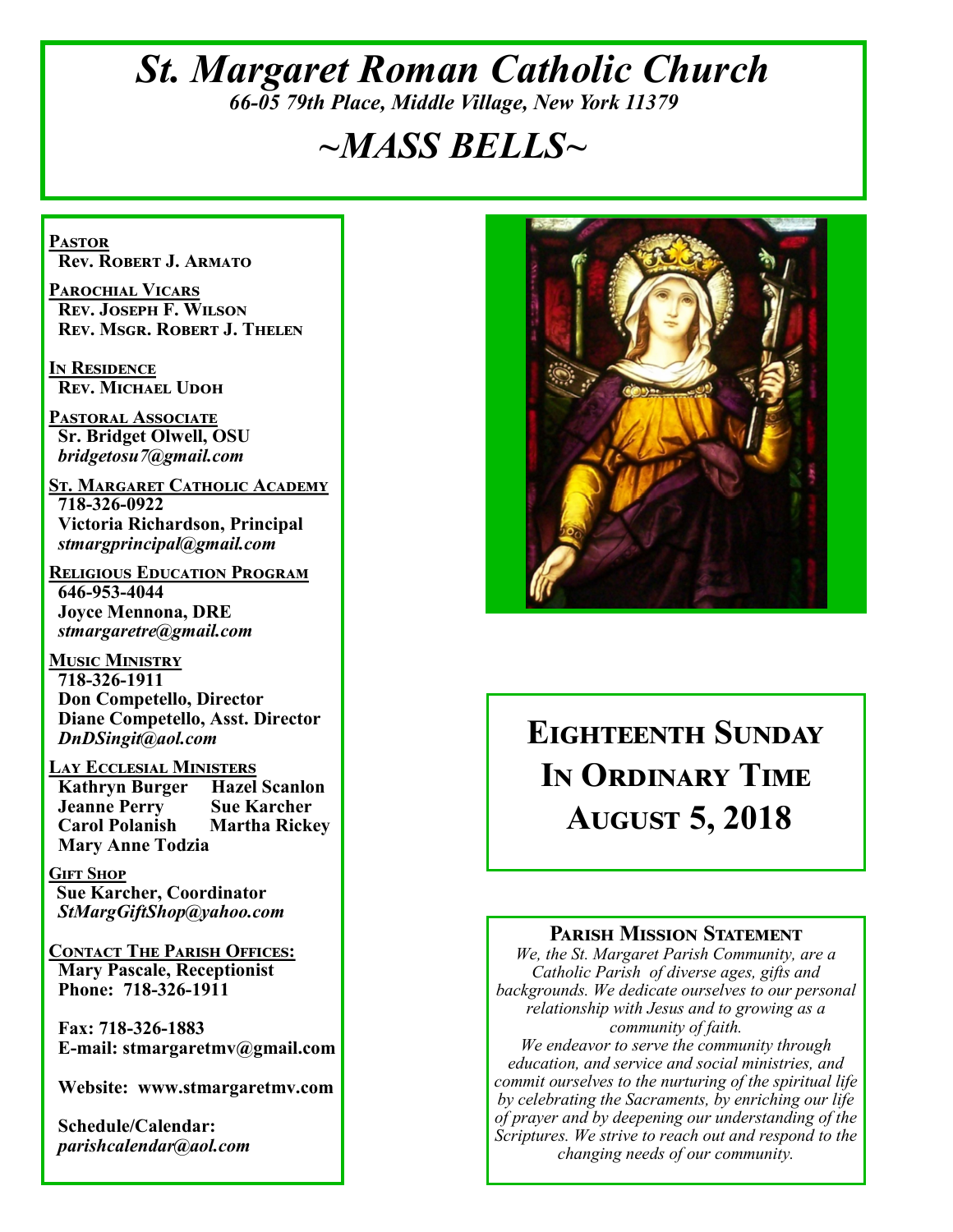## *MASSES FOR THE WEEK*

| SUN.                 | <b>AUGUST 5 - EIGHTEENTH SUNDAY</b><br><b>IN ORDINARY TIME</b>                                                                             |
|----------------------|--------------------------------------------------------------------------------------------------------------------------------------------|
| 7:30<br>9:00         | Giuseppe Pepe<br>Calogero e Salvatore DiMaggio/Gandolfa<br><b>Musca</b>                                                                    |
| 10:30                | <b>Patrick Cronin</b><br><b>NOON</b> Francis McDonnell<br>5:00PM People of the Parish                                                      |
| MON.                 | <b>AUGUST 6 - THE TRANSFIGURATION</b><br>OF THE LORD                                                                                       |
| 7:00<br>9:00         | Augie DeSimone<br>Dorothy Keehner                                                                                                          |
| TUE.<br>7:00<br>9:00 | <b>AUGUST 7 - ST. SIXTUS II</b><br><b>Purgatorial Society</b><br>Rose D'Amato                                                              |
| WED.<br>7:00<br>9:00 | <b>AUGUST 8 - ST. DOMINICK</b><br>Augie DeSimone<br>Josephine Brzuzan                                                                      |
| THU.<br>7:00<br>9:00 | <b>AUGUST 9 - ST. TERESA BENEDICTA</b><br><b>Pat Cronin</b><br>Antonino Catalano                                                           |
| FRI.<br>7:00<br>9:00 | <b>AUGUST 10 - ST. LAWRENCE</b><br>Ida Lento/Marie Falsetta<br><b>Enrico Franzese</b>                                                      |
| 9:00                 | <b>AUGUST 11 - ST. CLARE</b><br>COLLECTIVE: Rev. Msgr. John H. Maurer/<br>Rev. Msgr. William A. Varvaro/Rev. Msgr.<br>Nicholas W. Sivillo/ |
| 1:00PM               | <b>WEDDING:</b> Alexander Frawley and<br>Danielle Kuchinskas                                                                               |
|                      | 5:00PM Anthony Tavarone                                                                                                                    |
| SUN.                 | <b>AUGUST 12 - NINETEENTH SUNDAY IN</b><br><b>ORDINARY TIME</b>                                                                            |
| 7:30<br>9:00         | Delia & Thomas Waters<br>Il Popolo della Parocchia/Daniele Bussa/<br>Caterina Garofalo/                                                    |
| 10:30                | Lvg/Dcd. Members of K of C Cardinal<br>Spellman Council                                                                                    |

### **SECOND COLLECTION**

 Thanks for your generosity in last week's second collection! It came in just in time to help pay the end-of-month bills.

# **PARISH INFORMATION**

**If you're not registered, please visit the Rectory office, which is open from Monday through Friday, 9 am to noon and 1 pm to 7:30 pm.**

**CONFESSIONS** - Saturday, 4-4:45 pm or by appointment with a priest.

**NOVENA** to Our Lady of the Miraculous Medal Mondays after the 9am Mass.

**MORNING PRAYER** daily from Monday through Friday at 8:45 am.

**BAPTISMS** take place on the 1st and 3rd Sundays of the month. Please call the rectory for an appointment and to register your child.

**WEDDINGS MUST** be scheduled at least six months in advance by appointment with a priest or a deacon. Please call the rectory office. For marriage preparation information visit www.pre-cana.org.

**THE BEREAVEMENT GROUP** will continue to meet on the 1st and 3rd Thursday of the month at 10 am in the Convent meeting room.

**THE ENGLISH CHOIR** rehearses on Tuesday, at 7 pm in the Church. Tenors and baritones needed!

**IL CORO ITALIANO** prattica ogni Domenica prima della Messa Italiana.

**THE YOUTH CHOIR** rehearses on Thursday, from 6-7 pm in the Church. For more info, DnDsingit@aol.com

**BOY SCOUT TROOP #119** meets on Tuesdays from 7:15-9 pm in the Parish Hall. New members are welcome, age 10 1/2 & up. Call Mr. Krzewski, 718-894-4099.

**CUB PACK #119** meets on Mondays from 7-8:30 pm in the Parish Hall. New members welcome, age 6 to 10-1/2. Call Mr. Krzewski, 718-894-4099.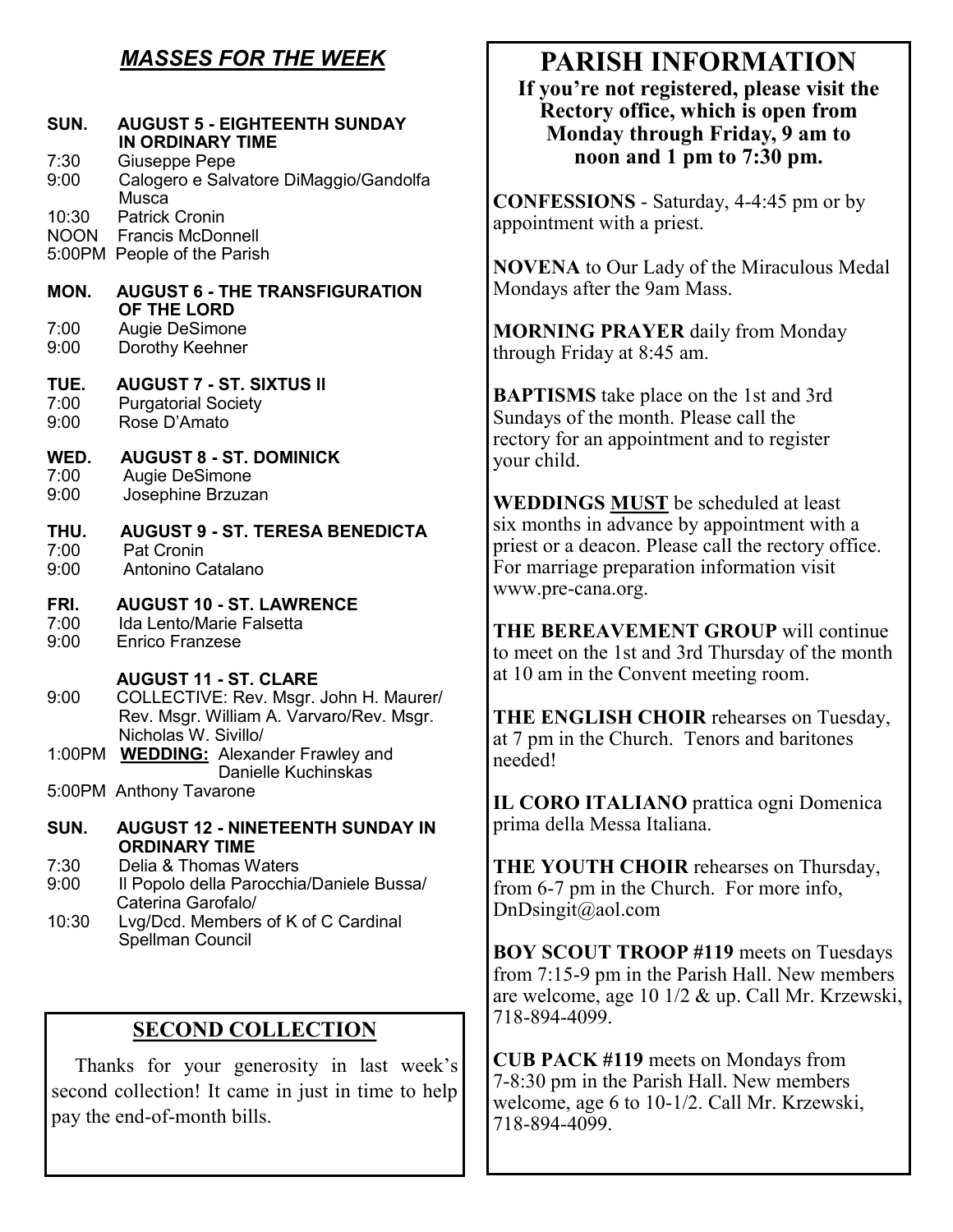# PLEASE PRAY FOR OUR SICK

Karen Guarascio, Connie Faccibene, Eileen Hinrichs, Linda Frazier, Cari Ann Falk-LoBello, Glen Falk, Ronald Frazier, John Downer, Robert Sabini, Lee Falk, Scott White, Baby McKinley Kelleher, Sean Harrison, Justin James Quirke, Elizabeth Ott, Marion Caracciola, Baby Keila Mary Champoli, The Ferrugio Family, Sandra Slattery, Richard Santangelo, Joseph Simon, James Taylor, James Leung, Dr. Joan Virostko, Alfie Poje, Margaret Cosentino, Ann Pompeo, Gloria Mojica, Larry Dumbra, Bob Marvin, Joseph O'Brien, Katie Bryzgornia, Daniel Fox, Domenica Millitello, Caterina D'Anna, Evelyn Mojica, Immaculate Marge D'Elia, Carol Arevalo, Jim O'Driscoll, Victoria Lippolis, Mary Rigovich, Matteo Sabini, Charles Schaaf, Alvaro Andres Gonzalez, Luis Sanchez, Billy Gillespie, Salvatore Locascio, George McGarry, Cathie Greulich, Anthony Bruno Charles G. Krzewski, John Wert, Joseph Stubbs, Bob & Karen Schaefer, Michael Hirst, Mary Harrison, John Murphy, Anne McGinnis, Richard Santangelo,

*The names will remain for 3 months, please call 718-326-1911 and ask for continued prayers.*

#### **Prayer Requests**

**Pray for vocations to the Priesthood and Religious Life. Please pray for our men and women from our Parish serving in the defense of our country: Lt. Col. Thomas Frohnhoefer Sgt. Robert A. Domenici** 



#### *WE RECALL OUR BELOVED DECEASED*

*Especially, Antonio Tollis, May they rest in Christ's Peace!*

# *MEMORIALS*

### *WINE & HOST THIS WEEK*

*are offered in memory of Gandolfa Musca at the request of Joe & Mimma Ciaccio.* 

#### *SANCTUARY LAMP & ALTAR CANDLES THIS WEEK*

*are offered in memory of Mary & Giovianni Armato at the request of Phyllis, Lee & Ben.* 

### *TABERNACLE LAMP THIS WEEK*

*is lit in memory of Helen Dowdle at the request of MaryLou and Pete.*

## **TODAY'S READINGS**

*Eighteenth Sunday in Ordinary Time*

Ex 16:2-4, 12-15 Ps 78:3-4, 23-24, 25, 54 Eph 4:17, 20-24 Jn 6:24-35

## **READINGS FOR THE WEEK**

Monday: Dn 7:9-10, 13-14; Ps 97:1-2, 5-6, 9; 2 Pt 1:16-19; Mk 9:2-10

Tuesday: Jer 30:1-2, 12-15, 18-22

Wednesday: Jer 31:1-7; Jer 31:10, 11-12ab 13 Mt 15:21-28

Mt 14:22-36 or Mt 15:1-2, 10-14

Ps 102:16-18, 19-21, 29, 22-23

Thursday: Jer 31:31-34 Ps 51:12-13, 14-15, 18-19 Mt 16:13-23

Friday: 2 Cor 9:6-10 Ps 112:1-2, 5-6, 7-8, 9 Jn 12:24-26

Saturday: Hab 1:12-2:4 Ps 9:8-9, 10-11, 12-13 Mt 17:14-20

Sunday: 1 Kgs 19:4-8 Ps 34:2-3, 4-5, 6-7, 8-9 Eph 4:30-5:2 Jn 6:41-51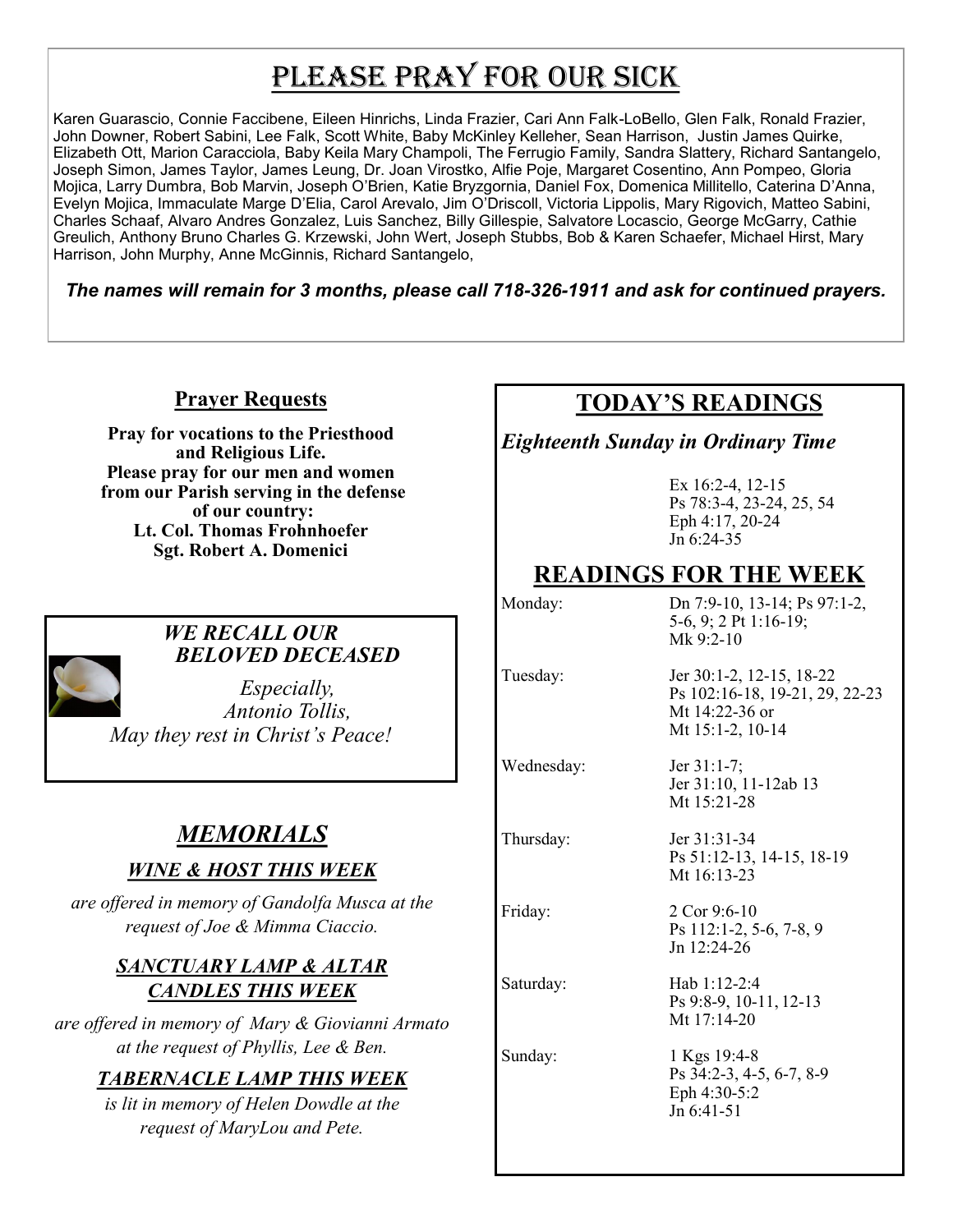

**(A SIX WEEK PROGRAM) The last Season of ARISE Why join a small group? To know God better To grow spiritually To meet new people To talk about God To improve ourselves To be rejuvenated Check out the weekly bulletin for further details Season 5 sign-up is September 9th and 16th**

## **PLEASE TAKE NOTE . . .**

*The English Choir will resume rehearsals on Tuesday, August 28th at 7pm in the Church. New members are always welcome, especially tenors and baritones!*

### **PARISH REGISTRATION**

 Very often, people come to the Rectory asking for a certificate or letter attesting to their being active members of our Parish. That's hard for us to do, if there is no record of their being registered.

 All families worshiping here at St. Margaret's are encouraged to register with the Rectory Offices. All you have to do is complete the following information and drop it into the collection basket. We'll take it from there.

| У<br>amer : |  |
|-------------|--|
|             |  |

Address:

Phone #:  $(\_\_\_\_\_\_$ 

## **ANNUAL CATHOLIC APPEAL**

 Thanks to the **224 families** who have contributed toward the *2018 Annual Catholic Appeal!* We are now at **\$65,792 in pledges,** which is **94.8% of our goal of \$69,365.** 

We still have \$3,573 to go. Most of our families have yet to respond, which is rather sad. Whether your gift is large or small, *every family's donation helps.* Please *SUPPORT YOUR PARISH* with whatever you can give. You have until the end of the year to finalize your payment.

## **RELIGIOUS EDUCATION REGISTRATION**

is ongoing and available online at **www.stmargaret.com** under religious education. As previously announced, Grades 1-3 will meet on Tuesday from 4:15 - 5:15pm, grades 4-6 will meet on Wednesday from 4:15 - 5:15pm, and grades 7&8 will meet on Wednesday from 7-8pm, all classes will be held in the school. New registrants are asked to provide a copy of the child's Baptismal certificate. If you prefer to register in person, please contact Joyce Mennona at **stmargaretre@gmail.com**

### **MAGGIE'S LITTLE THEATER**

 Thanks to the cast, musicians, crew and leadership of our *Maggie's Little Theater* troupe for providing us with such wonderful and enjoyable performances of *Man of La Mancha!* You all really outdid yourselves, and we look forward to your next production.

#### **SUMMER MASS SCHEDULE**

 Our full Mass schedule will remain unchanged during the month of August. **Please remember to dress appropriately and modestly** out of respect for our Lord and one another. The A/C will be on; we don't want anyone catching cold for lack of clothing.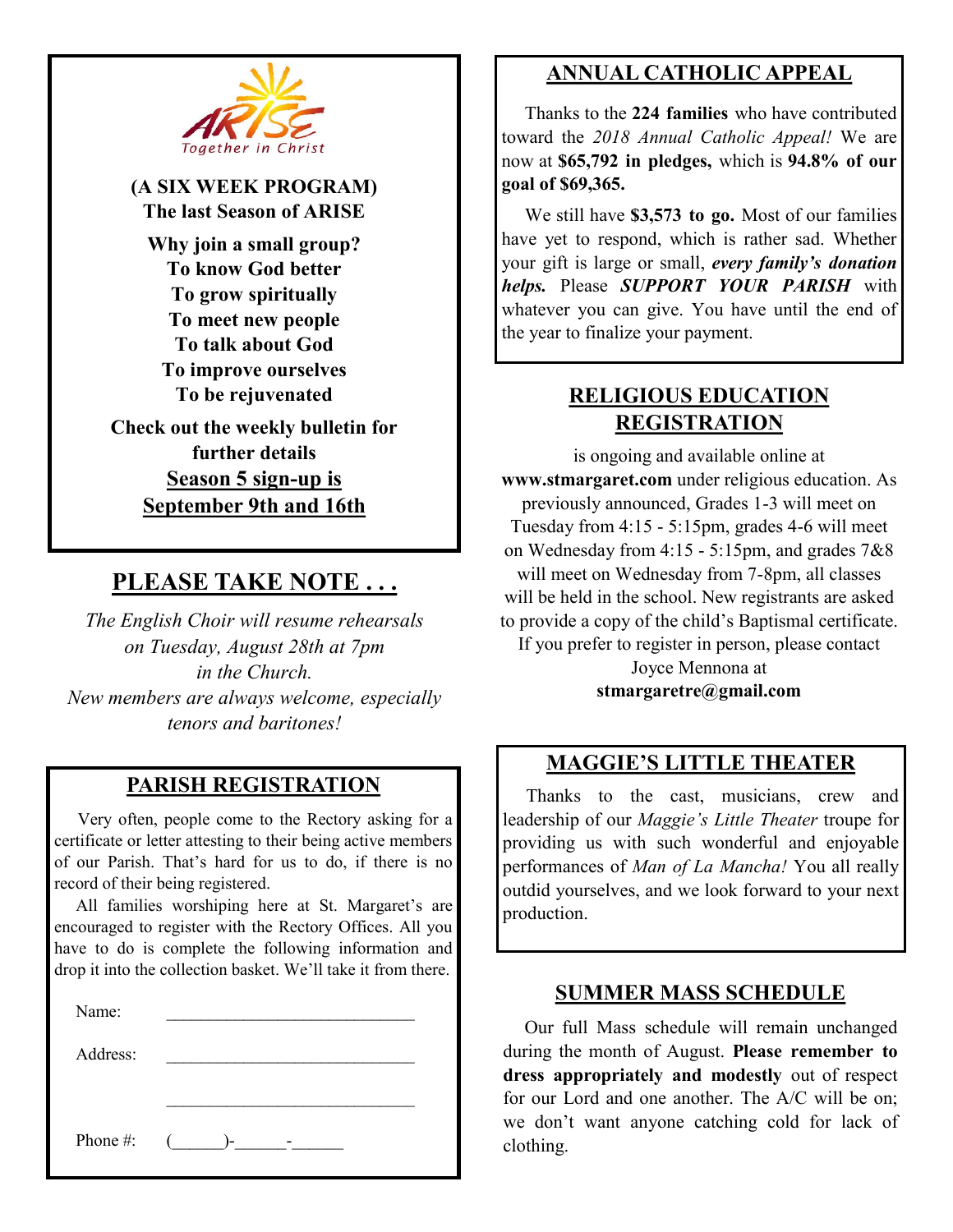

Registration is ongoing; don't miss your spot in our great school! Call our office at **718-326-0922** to schedule a tour. We have many great programs to offer, including our newly added STEM lab and Repole Tech Center. Scholarships are available. Contact us for more information.

#### **T.A.C.H.S. PREP. PROGRAM St. Agnes Academic H.S.**

August 6, to August 9, from 9:00am to 12:00pm. \$275pp. for more information

**718-353-6276** or **www.stagneshs.org Msgr. McClancy Memorial H.S.**

Beginning September 8th, for the first seven Saturdays. For more information contact

# Ms. Rocco, **718-898-3800, ext. 3.**

**CONGRATULATIONS**

to former St. Margaret Academy students who have received Honor Roll status at:

> *Holy Cross High School* **MICHAEL COLUMBI AND ANTONINO PETSCHE**

We wish these students continued success in their future endeavors.

## **MEMORIALS AVAILABLE**

Many memorials for altar lamps, sanctuary lamps, and bread and wine are still available throughout the remainder of this year.

 Also, while we no longer celebrate private memorial Masses, families who wish to have an annual or "month's mind" Mass offered for a loved one can join in the memorial Mass celebrated each month for the repose of the souls of those buried from our church during the preceding month. Call the Rectory Offices to make the arrangements. The next memorial Mass will be celebrated at 11:45am Saturday, August 18.

 **The 2019 Mass Book will open shortly. Details and directions for requesting Masses and memorials will appear in upcoming** *Mass Bells.* 



**THE ST. VINCENT dePAUL FOOD PANTRY** is located at 66-25 79 Place Middle Village, NY

#### **The pantry is open on WEDNESDAY AND SATURDAY from 10am to 12 Noon.**

*Thank you for your very generous support of the "Urgent" need for food. The shelves are comfortably full and we look forward to better serving our less fortunate families. Always in short supply are coffee, bottled juice, mayo, peanut butter and jelly.*



## **PLEASE HELP! EMERGENCY BLOOD DRIVE 2 FREE METS TICKETS**

 The New York Blood Center has notified us that during these summer months, the New York area is experiencing an emergency blood shortage. To help alleviate this shortage, St. Margaret's has been asked to sponsor an **EMERGENCY BLOOD DRIVE.** It will be held on **SUNDAY, AUGUST 12TH from 9am to 3pm in the Parish Hall**. *As a special thank you, all donors that day will receive 2 tickets to a New York Mets game.*

 Each blood donation will save up to 3 people's lives, and most of the donated blood will stay right here in the New York area. In order to donate, you must be at least 16 years old, weigh at least 110lbs., feel well on the day of the drive, and have one form of identification. If you want to help save lives, please come to the drive. If you cannot donate, please tell someone else about this very important blood drive.

For more information and/or to make a blood donation appointment, please e-mail **parishcalendar@aol.com**

## **PLEASE COME! TOGETHER WE CAN MAKE A DIFFERENCE!**